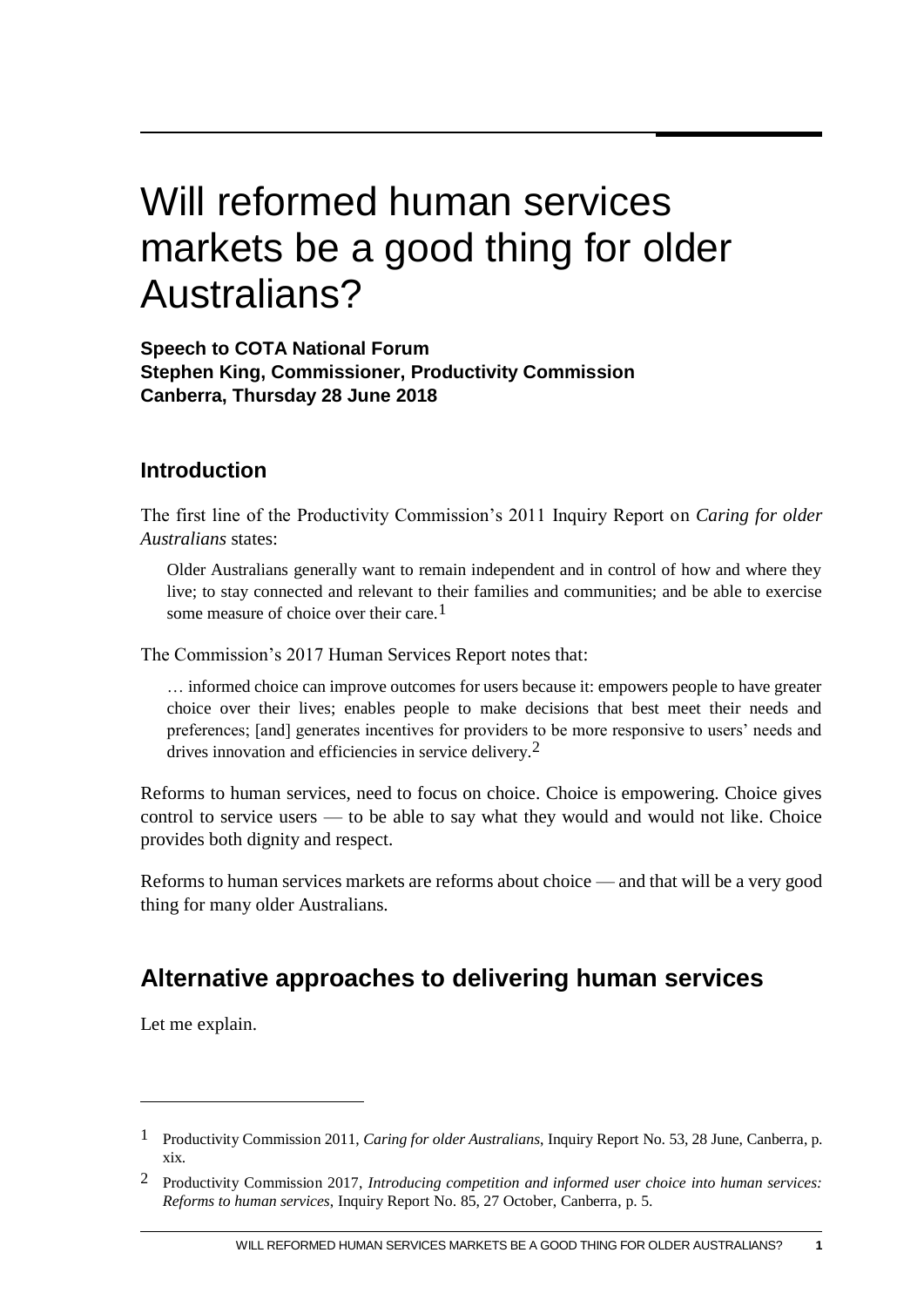Broadly, there are two approaches to the delivery of human services. The first is a providercentred approach. Under this approach service users get told what they can receive, when they can receive it, and who will provide it. They get little if any choice. The funding follows the provider and the service user is disempowered.

Sometimes this provider centred approach will be the best way to deliver a service simply because it is the only effective way to deliver the service. One example is where a service user is not in a position to make a considered choice, such as in an emergency medical situation. But in many situations where we see provider-centred human services today such as a range of public health services, public housing, and areas of end-of-life care reforms to improve choice and empower service users are feasible.

The alternative to a provider-centred approach is a user-centred approach where the funding follows the service user, and, in that sense, service users control the funding. With that control, they can choose what services they want to receive, when and from whom. Service users have choice. That choice occurs in a market where alternative suppliers present their case to prospective clients and the clients exercise choice. The choice is not limitless. Government controls both funding and the range of services by the amount of resources they provide service users, through rules of co-payments, by setting minimum standards for service providers and, in some cases, by controlling prices. But, service users are empowered to choose services that best meet their needs and providers have the incentives to develop those services.

## **What do we mean by 'reform' in human services markets?**

In reality, many human services are provided somewhere along the spectrum between these two approaches. They have provider-centred elements mixed in with elements of user choice. We see these different mixes, for example, in home-based aged care services in Australia.

Reform in human services markets is often about moving along this spectrum. It is about shifting the provision of human services towards a 'user choice' approach. It is about changing the way services are provided so that the focus is on the service recipient rather than the service provider.

So, will reforms to human services markets to improve choice be a good thing for older Australians? Yes — so long as they are designed appropriately.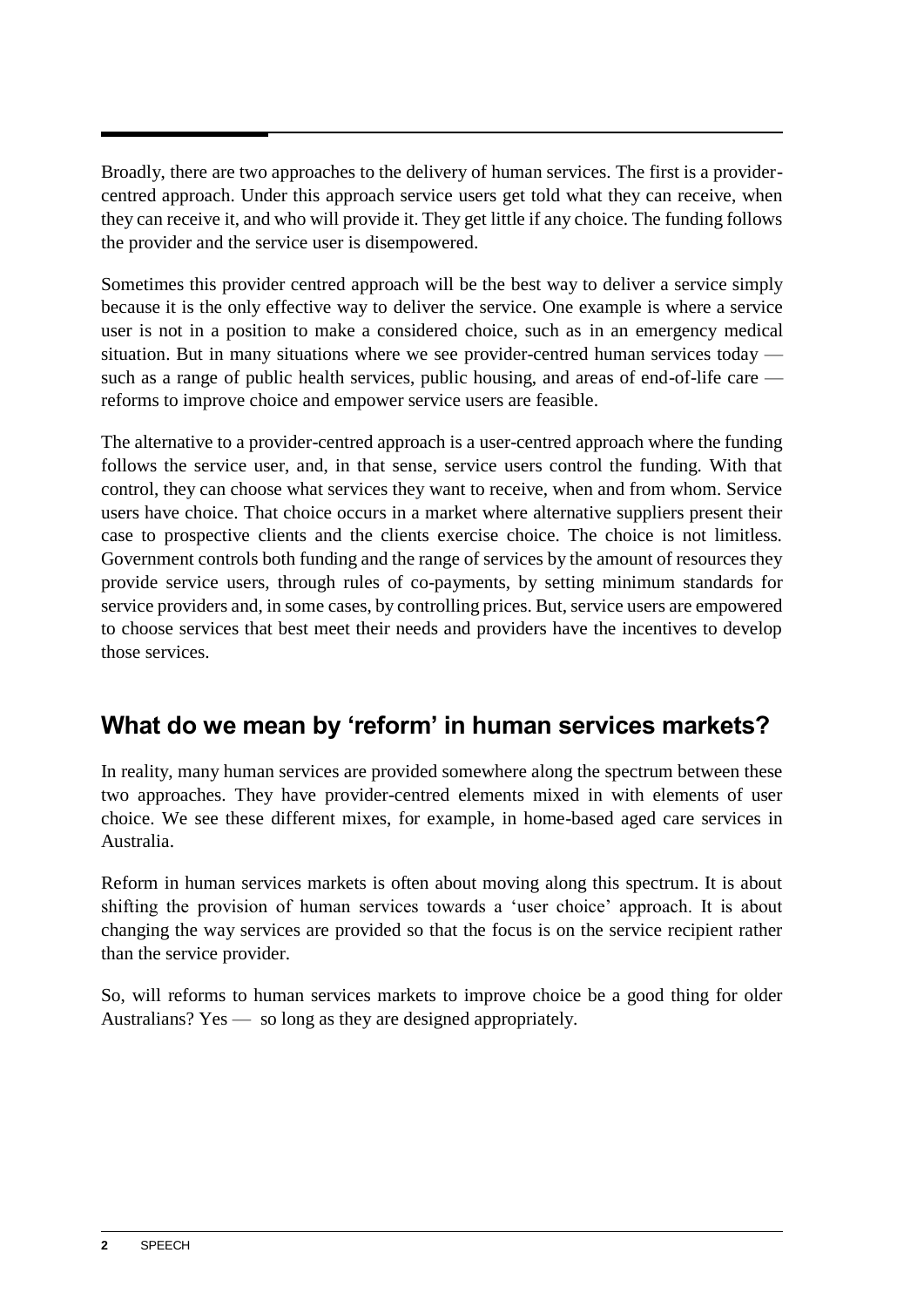## **How do we reform human services markets?**

#### **Market-based competition**

First, we need market-based competition. Choice can only be effectively exercised if there are alternative providers offering alternative services.

So effective market reform for human services needs workable competition between service providers. For choice to be feasible there needs to be multiple providers offering services that all meet minimum standards but are also differentiated — bespoke services that can best meet different users' needs.

It is sometimes argued that competition is not needed for choice; that one provider offering multiple services will do. This is wrong.

Having one designated provider who supplies a list of alternative options is not effective choice. The service user will be at the mercy of the monopoly provider. And the monopoly provider has no incentive to innovate and better meet users' needs.

Similarly, having multiple providers who offer the same service that is tightly designated by the government is not meaningful choice. It is like 'pick a box' where each box holds the same prize.

Workable competition between service providers is the key to meaningful choice for service users. But in some situations, such competition may not be practical. For example, in some rural and remote areas there may be few, if any, potential service providers. The Productivity Commission recognised these practical constraints in its Human Services Report.3

#### **Information and guidance**

Second, service users need access to and help with information. Service users cannot make appropriate choices without relevant information. Sometimes service users will need navigators — someone who can provide guidance and help them choose services that best suit their needs. Appropriate market reforms in human services do not assume that service users can simply 'work it out'.

For example, when considering reforms to public hospital services, the Productivity Commission noted the need for patients to have better information – like that available in England under their National Health Service. But we also saw the role of GPs to help patients navigate that information.4

<sup>3</sup> For example, when considering public dental services (*op. cit.* note 2, recommendation 13.5).

<sup>4</sup> *Op. Cit.* note 2 at Chapter 10.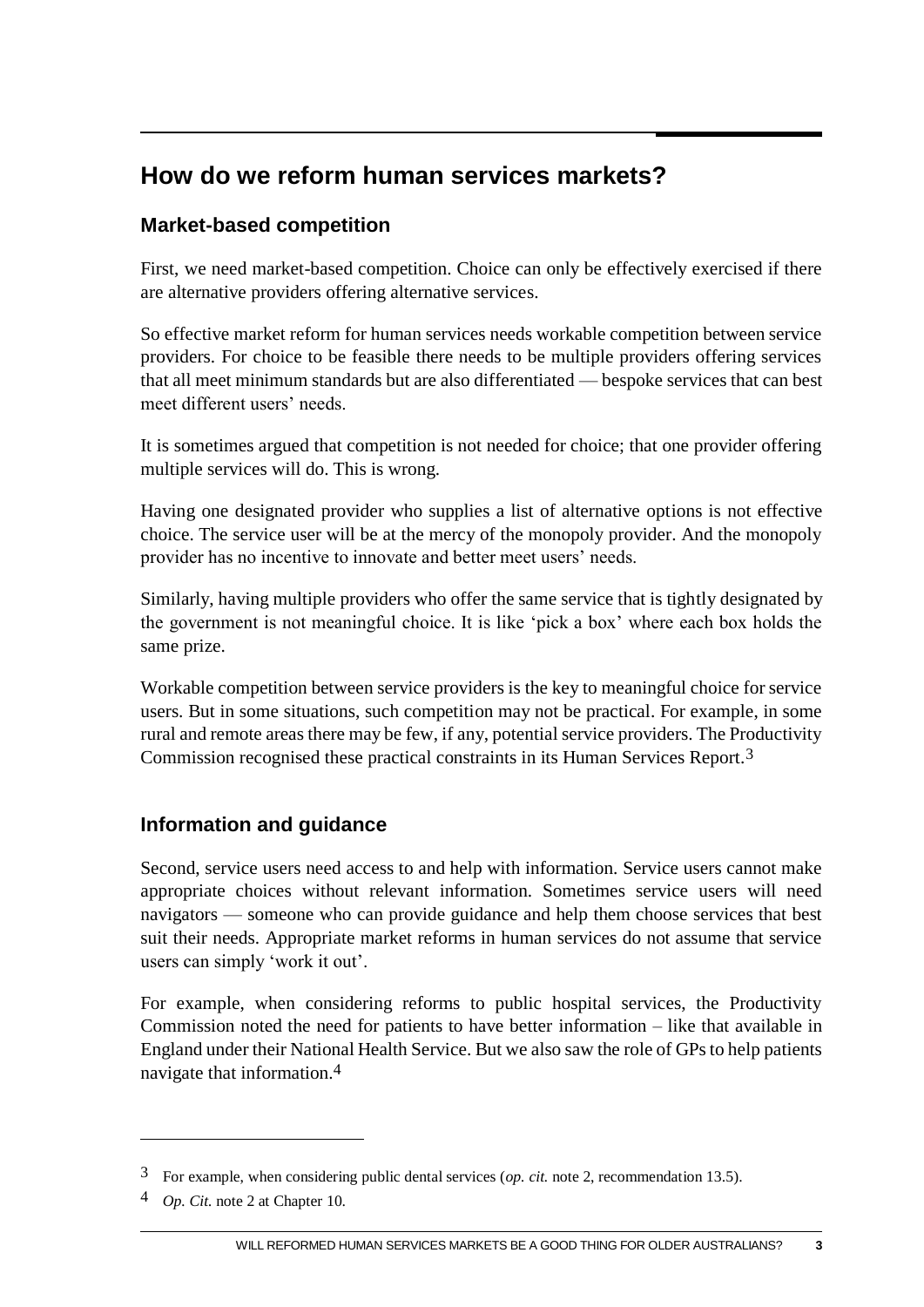Recipients of human services in Australia often operate in either an information vacuum or suffer information overload. There is either little information — for example about the performance of or even the fees charged by our medical specialists — or reams of often complex information that confuses — such as in some areas of aged care services.

Effective market reform for human services require reforms to information and guidance. Service users require clear information with access to navigators where needed.

#### **Careful reform design**

Third, reforms to human services need to be carefully designed. Human services markets are not like many other markets. For example, the service user may be paying none of, or only some of the price. Governments foot much of the bill, reducing the incentives for service users to make sure they receive value for money. The services are often complex and current decisions have long term consequences for service users. And in some situations, the party making the choice is not the service user but an agent acting on their behalf.

These features mean reforms in human services need careful design and testing, to ensure that they make service users better off. Poor reforms — whether focused on choice and markets or on a provider-centred approach — can harm, not help, service users. The Productivity Commission has referred to this as the need for effective government stewardship.5

We have seen some poorly designed reforms. For example, the use of crude performance indicators on waiting times in public hospitals has led to poor outcomes for patients, both here and overseas.<sup>6</sup>

Carefully designed reforms build protections for service users. For example, the NDIS Quality and Safeguards Commission is part of the National Disability Insurance Scheme. It aims to 'support NDIS participants to exercise choice and control, ensure appropriate safeguards are in place for NDIS supports, and establish expectations for providers and their staff to deliver quality support<sup>'.7</sup> Similarly, the recent jailing of a man with mental health problems highlighted the importance of both a 'default' service provider where individuals are unable or unwilling to choose, and a 'provider of last resort' where service providers are generally unable or unwilling to meet a service user's needs.8

-

<sup>5</sup> *Op. Cit.* note 2 at Chapter 2.

<sup>6</sup> *Op. Cit.* note 2 at Box 2.5. See also Nocera, A. 2010, 'Performance-based hospital funding: a reform tool or an incentive for fraud?', *The Medical Journal of Australia*, 192(4), pp. 222-224.

<sup>7</sup> See [https://www.dss.gov.au/disability-and-carers/programs-services/for-people-with-disability/ndis](https://www.dss.gov.au/disability-and-carers/programs-services/for-people-with-disability/ndis-quality-and-safeguards-commission)[quality-and-safeguards-commission](https://www.dss.gov.au/disability-and-carers/programs-services/for-people-with-disability/ndis-quality-and-safeguards-commission) (accessed 27 June 2018).

<sup>8</sup> For example, see Younger, E. 2017, 'Man with intellectual disability released from Melbourne prison after judge "horrified" by conditions', ABC news, [www.abc.net.au,](http://www.abc.net.au/) 24 November (accessed 27 June 2018).